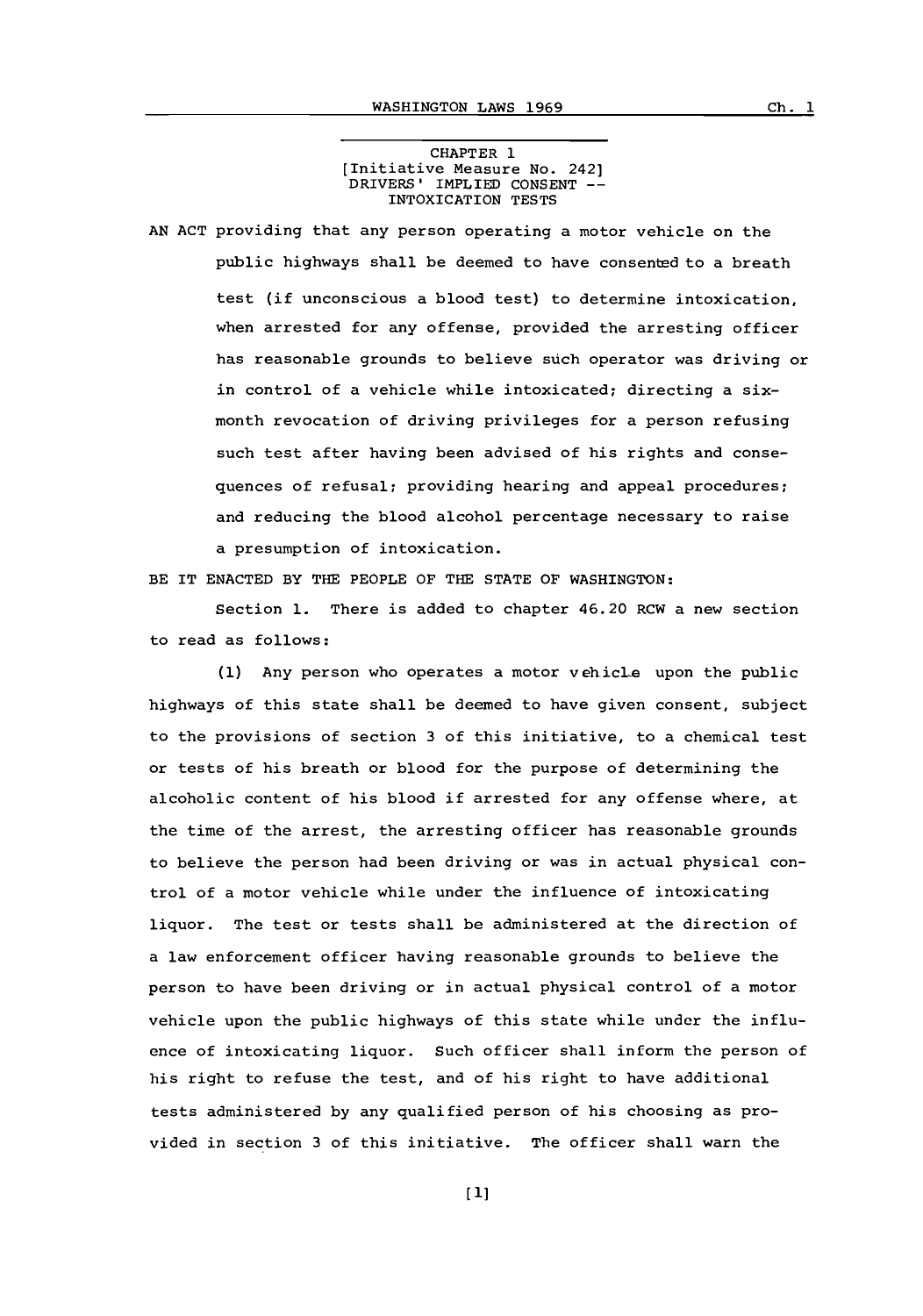driver that his privilege to drive will be revoked or denied if he refuses to submit to the test. Unless the person to be tested is unconscious, the chemical test administered shall be of his breath only.

(2) Any person who is dead, unconscious or who is otherwise in a condition rendering him incapable of refusal, shall be deemed not to have withdrawn the consent provided **by** subsection **(1)** of this section and the test or tests may be administered, subject to the provisions of section **3** of this initiative.

**(3) If,** following his arrest, the person arrested refuses upon the request of a law enforcement officer to submit to a chemical test of his breath, after being informed that his refusal will result in the revocation or denial of his privilege to drive, no test shall be given. The department of motor vehicles, upon the receipt of a sworn report of the law enforcement officer that he had reasonable grounds to believe the arrested person had been driving or was in actual physical control of a motor vehicle upon the public highways of this state while under the influence of intoxicating liquor and that the person had refused to submit to the test upon the request of the law enforcement officer after being informed that such refusal would result in the revocation or denial of his privilege to drive, shall revoke his license or permit to drive or any nonresident operating privilege. If the person is a resident without a license or permit to operate a motor vehicle in this state, the department shall deny to the person the issuance of a license or permit for a period of six months after the date of the alleged violation, subject to review as hereinafter provided.

(4) Upon revoking the license or permit to drive or the nonresident operating privilege of any person, or upon determining that the issuance of a license or permit shall **be** denied to the person, as hereinbefore in this section directed, the department shall immediately notify the person involved in writing **by** personal service or **by** registered or certified mail of its decision and the grounds there-

[2]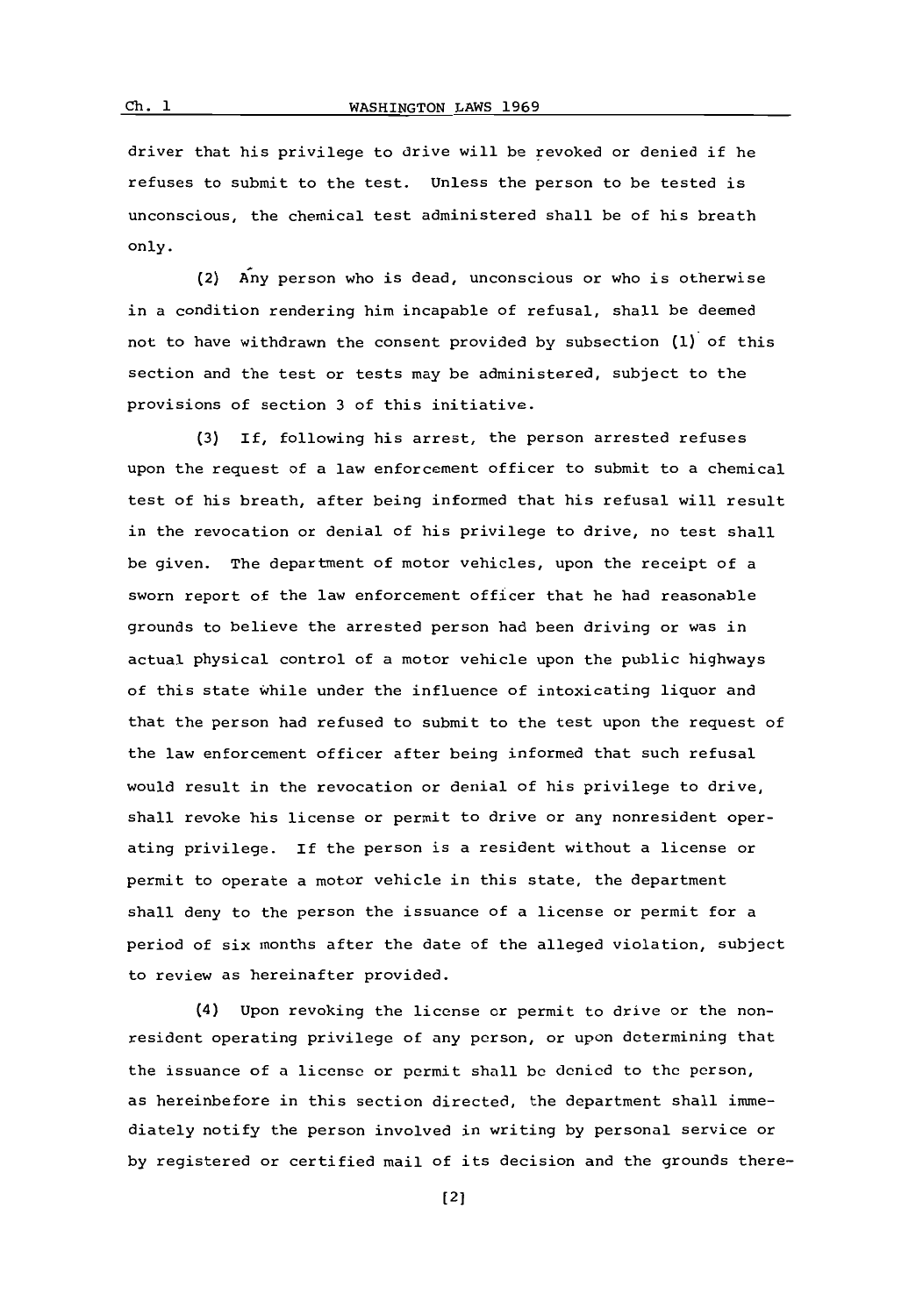$Ch. 1$ 

fore, and of his right to a hearing, specifying the steps he must take to obtain a hearing. The person upon receiving such notice may, in writing and within ten days therefrom request a formal hearing. Upon receipt of such request, the department shall afford him an opportunity for a hearing as provided in RCW 46.20.329 and RCW 46.20.332. The scope of such hearing for the purposes of this section shall cover the issues of whether a law enforcement officer had reasonable grounds to believe the person had been driving or was in actual physical control of a motor vehicle upon the public highways of this state while under the influence of intoxicating liquor, whether the person was placed under arrest and whether he refused to submit to the test upon request of the officer after having been informed that such refusal would result in the revocation or denial of his privilege to drive. The department shall order that the revocation or determination that there should be a denial of issuance either be rescinded or sustained. Any decision **by** the department revoking a person's driving privilege shall be stayed and shall not take effect while a formal hearing is pending as herein provided or during the pendency of a subsequent appeal to superior court: PROVIDED, That this stay shall be effective only so long as there is no conviction for a moving violation during pendency of the hearing and appeal.

**(5)** If the revocation or determination that there should be a denial of issuance is sustained after such a hearing, the person whose license, privilege or permit is so affected shall have the right to file a petition in the superior court of the county wherein he resides, or, if a nonresident of this state, where the charge arose, to review the final order of revocation or denial **by** the department in the manner provided in RCW 46.20.334.

**(6)** When it has been finally determined under the procedures of this section that a nonresident's privilege to operate a motor vehicle in this state has been revoked, the department shall give information in writing of the action taken to the motor vehicle administrator of the state of the person's residence and of any state in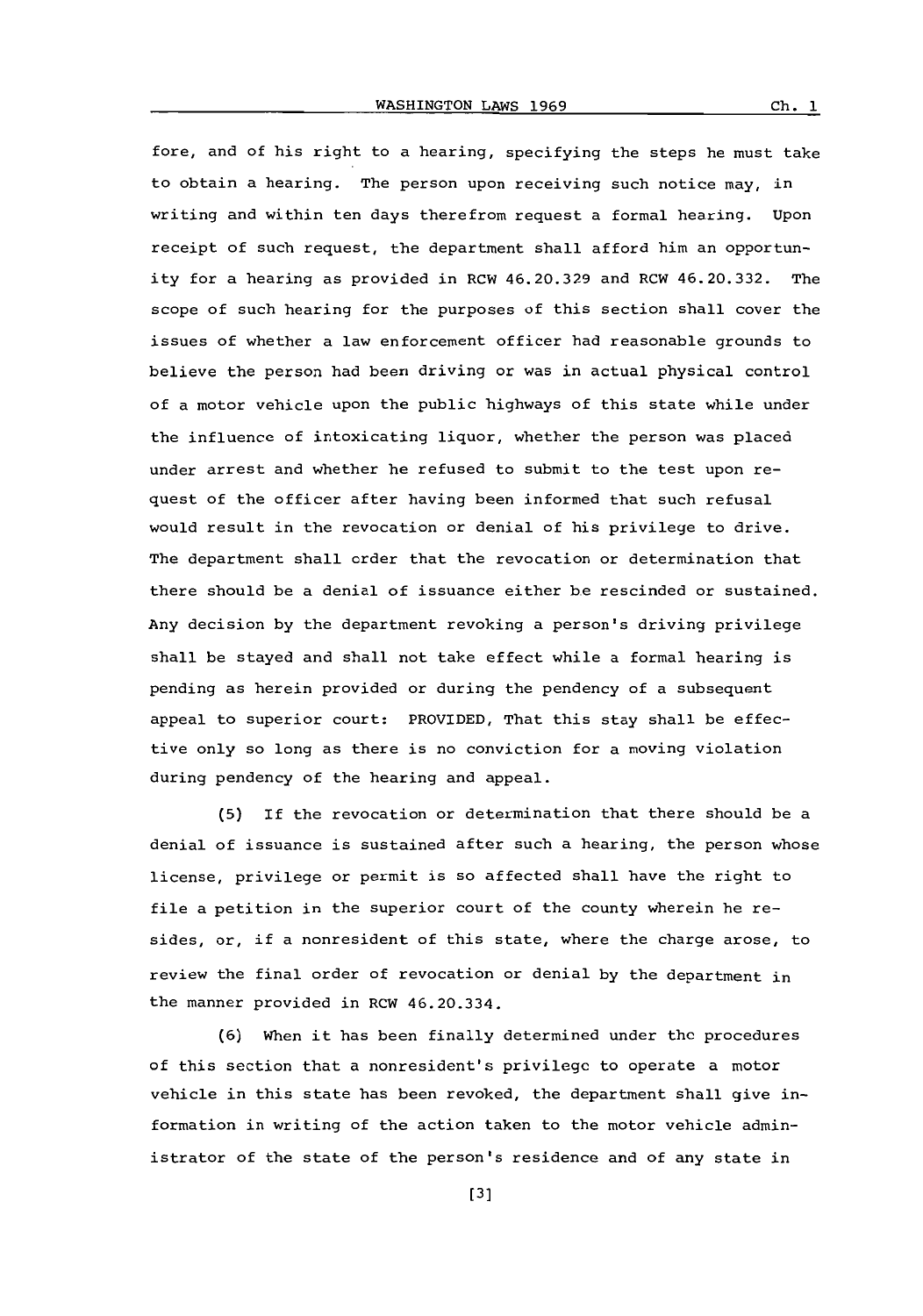which he has a license.

Sec. 2. Section **27,** chapter 121, Laws of **1965** extraordinary session as last amended **by** section **5.** chapter **167,** Laws **Of 1967** and RCW 46.20.311 are each amended to read as follows:

**(1)** The department shall not suspend a driver's license or privilege to drive a motor vehicle on the public highways for a fixed period of more than one year, except as permitted under RCW 46.20.342. Whenever the license of any person is suspended **by** reason of a conviction or pursuant to RCW 46.20.291, such suspension shall remain in effect and the department shall not issue to such person any new or renewal of license until such person shall give and thereafter maintain proof of financial responsibility for the future as provided in chapter 46.29 RCW.

(2) Any person whose license or privilege to drive a motor vehicle on the public highways has been revoked shall not be entitled to have such license or privilege renewed or restored unless the revocation was for a cause which has been removed, except that after the expiration of six months in cases of revocation for refusal to submit to a chemical test under the provisions of section **1** of this initiative, and in all other revocation cases after the expiration of one year from the date on which the revoked license was surrendered to and received **by** the department, such person may make application for a new license as provided **by** law, but the department shall not then issue a new license unless it is satisfied after investigation of the driving ability of such person that it will be safe to grant the privilege of driving a motor vehicle on the public highways, and until such person shall give and thereafter maintain proof of financial responsibility for the future as provided in chapter 46.29 RCW.

Sec. **3.** There is added to chapter 46.61 RCW a new section to read as follows:

**(1)** it is unlawful for any person who is under the influence of or affected **by** the use of intoxicating liquor or of any narcotic drug to drive or be in actual physical control of a vehicle within

 $ch. 1$ 

[4]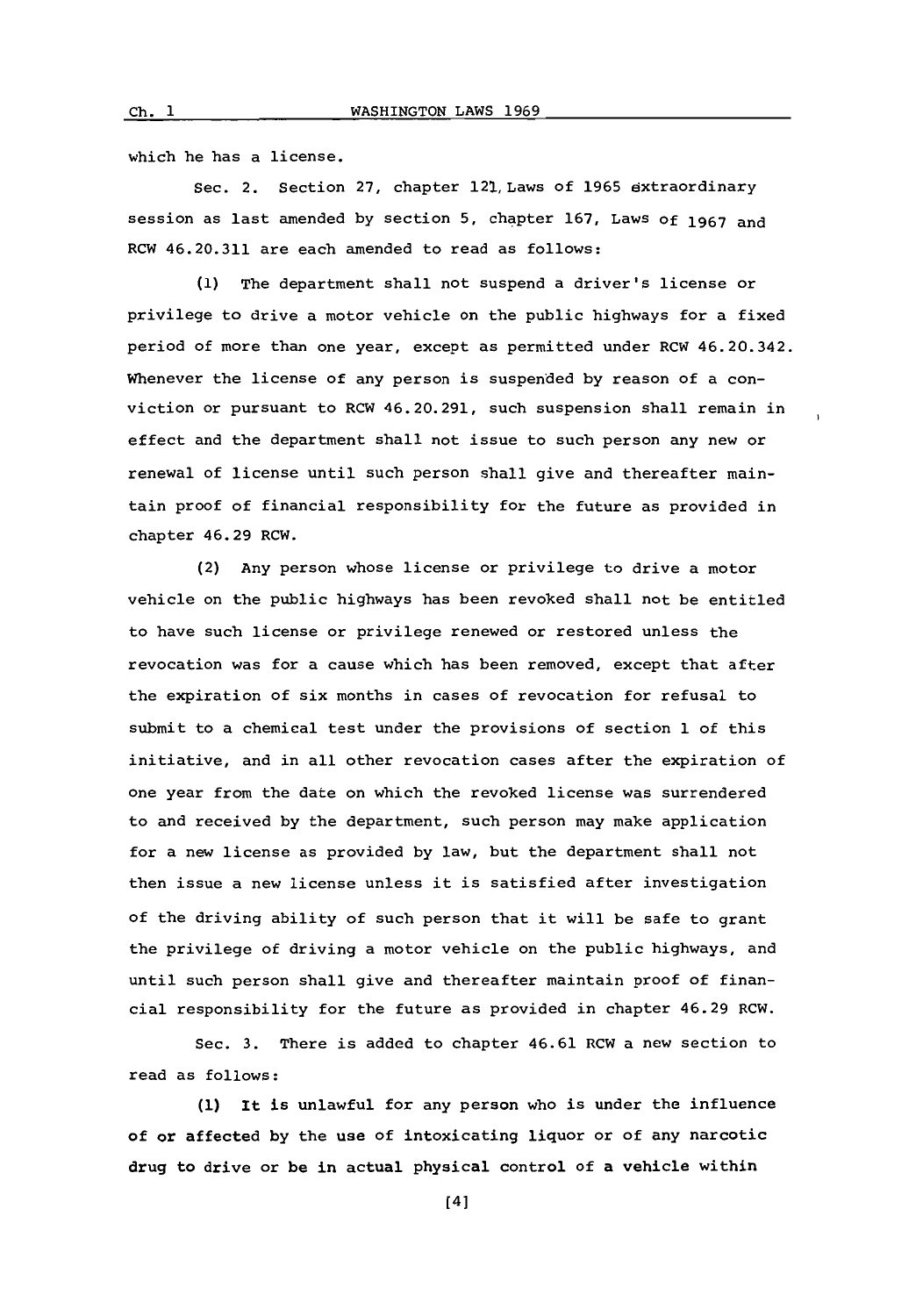this state.

(2) Upon the trial of any civil or criminal action or proceeding arising out of acts alleged to have been committed **by** any person while driving or in actual physical control of a vehicle while under the influence of intoxicating liquor, the amount of alcohol in the person's blood at the time alleged as shown **by** chemical analysis of his blood, breath or other bodily substance shall give rise to the following presumptions:

(a) If there was at that time **0.05** per cent or less **by** weight of alcohol in the person's blood, it shall be presumed that he was not under the influence of intoxicating liquor.

**(b) if** there was at that time in excess of **0.05** per cent but less than **0.10** per cent **by** weight of alcohol in the person's blood, such fact shall not give rise to any presumption that the person was or was not under the influence of intoxicating liquor, but such fact may be considered with other competent evidence in determining whether the person was under the influence of intoxicating liquor.

(c) If there was at that time **0.10** per cent or more **by** weight of alcohol in the person's blood, it shall be presumed that he was under the influence of intoxicating liquor.

**(d)** Per cent **by** weight of alcohol in the blood shall be based upon milligrams of alcohol per one hundred cubic centimeters of blood.

(e) The foregoing provisions of this section shall not be construed as limiting the introduction of any other competent evidence bearing upon the question whether the person was under the influence of intoxicating liquor.

**(3)** Chemical analysis of the person's blood or breath to be considered valid under the provisions of this section shall have been performed according to methods approved **by** the state toxicologist and **by** an individual possessing a valid permit issued **by** the state toxicologist for this purpose. The state toxicologist is directed to approve satisfactory techniques or methods, to supervise the examination of individuals to ascertain their qualifications and competence

**[5]**